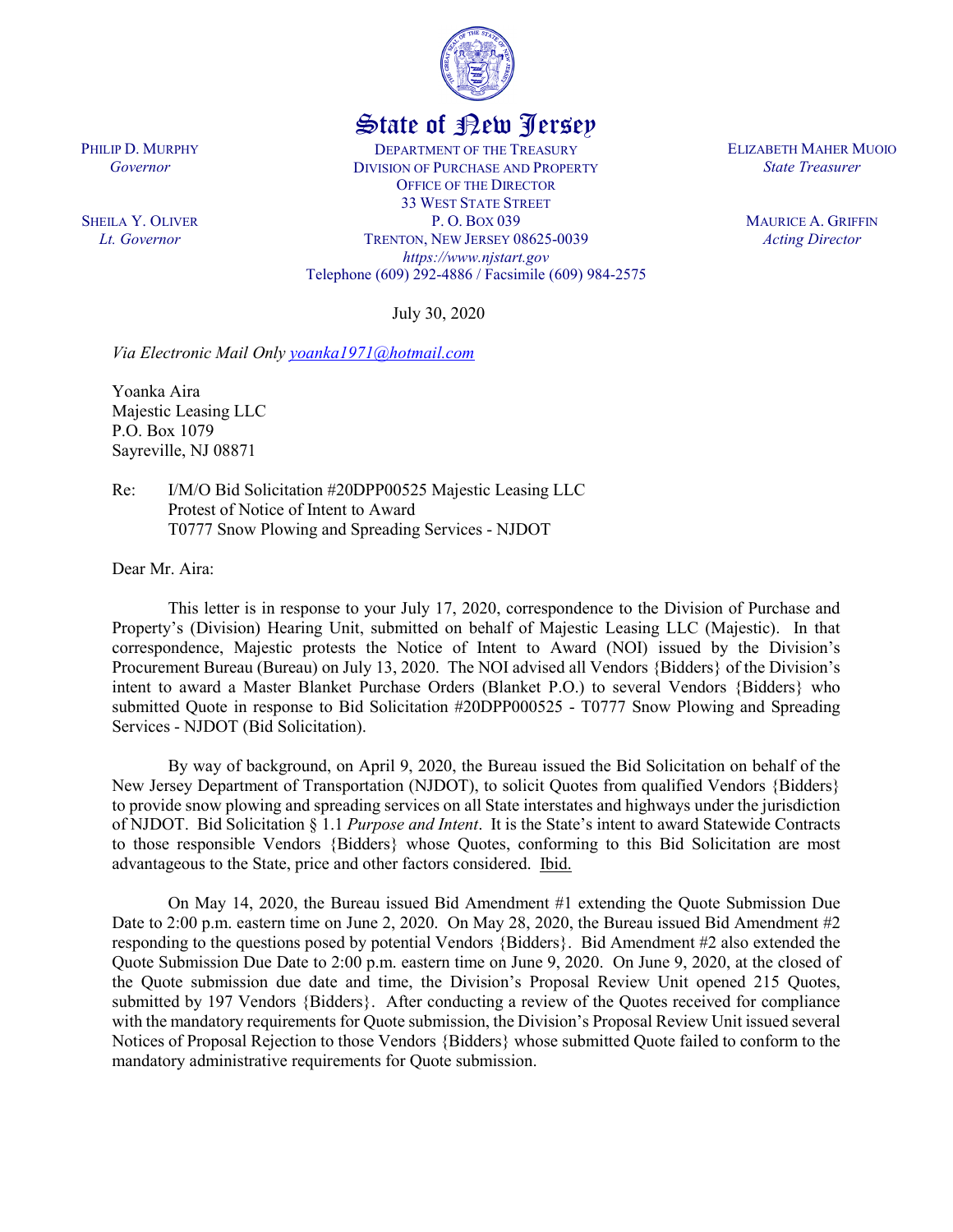The remaining Quotes were forwarded to the Bureau for review and evaluation consistent with the requirements of Bid Solicitation Section 6.7 *Evaluation Criteria, which* states in relevant part as follows:

## **6.7 EVALUATION CRITERIA**

The following evaluation criteria categories, not necessarily listed in order of significance, will be used to evaluate Quotes received in response to this Bid Solicitation.

- A. Experience of Vendor {Bidder} (Revised Attachment #1): The Vendor {Bidder} must have at least two (2) years of experience performing the specific service (snow plowing and/or spreading) on public roadways in order to be considered for award of that service;
- B. Equipment Preference: The type of Vendor {Bidder} equipment bid on the State-Supplied Price Sheet. See Section 6.7.1, subsections included; and
- C. Price: The Vendor's {Bidder's} pricing provided on the State-Supplied Price Sheet for each price line. See Section 6.7.1, subsections included, for information regarding the pricing evaluation methodology.

#### **6.7.1 EQUIPMENT PREFERENCE AND PRICING EVALUATION**

The Division intends to award to one (1) responsive Vendor {Bidder} per price line for Snow Plowing and Hauling Services (excluding *Other Equipment – Loaders and Graders*, as detailed by Section 6.7.1.3), and to one (1) responsive Vendor {Bidder} per price line for Spreading Services.

Vendors {Bidders} will be evaluated based upon the equipment preferences detailed in Sections 6.7.1.1 and 6.7.1.2. If two (2) or more Vendors {Bidders} are offering the same equipment preference for the same price line, then the Division will evaluate and rank based upon pricing, from lowest to highest, as specified below:

A. Snow Plowing and Hauling Services – Pricing Evaluation Methodology

Vendors {Bidders} within the same equipment preference will be ranked based upon the Total Hourly Rate for the respective price line. The Total Hourly Rate will be calculated for each price line as follows:

(# of trucks x per truck hourly rate) + Superintendent hourly rate = Total Hourly Rate

The All-Inclusive Hauling Hourly Rate, if applicable, is not including in the Total Hourly Rate.

B. Spreading Services – Pricing Evaluation Methodology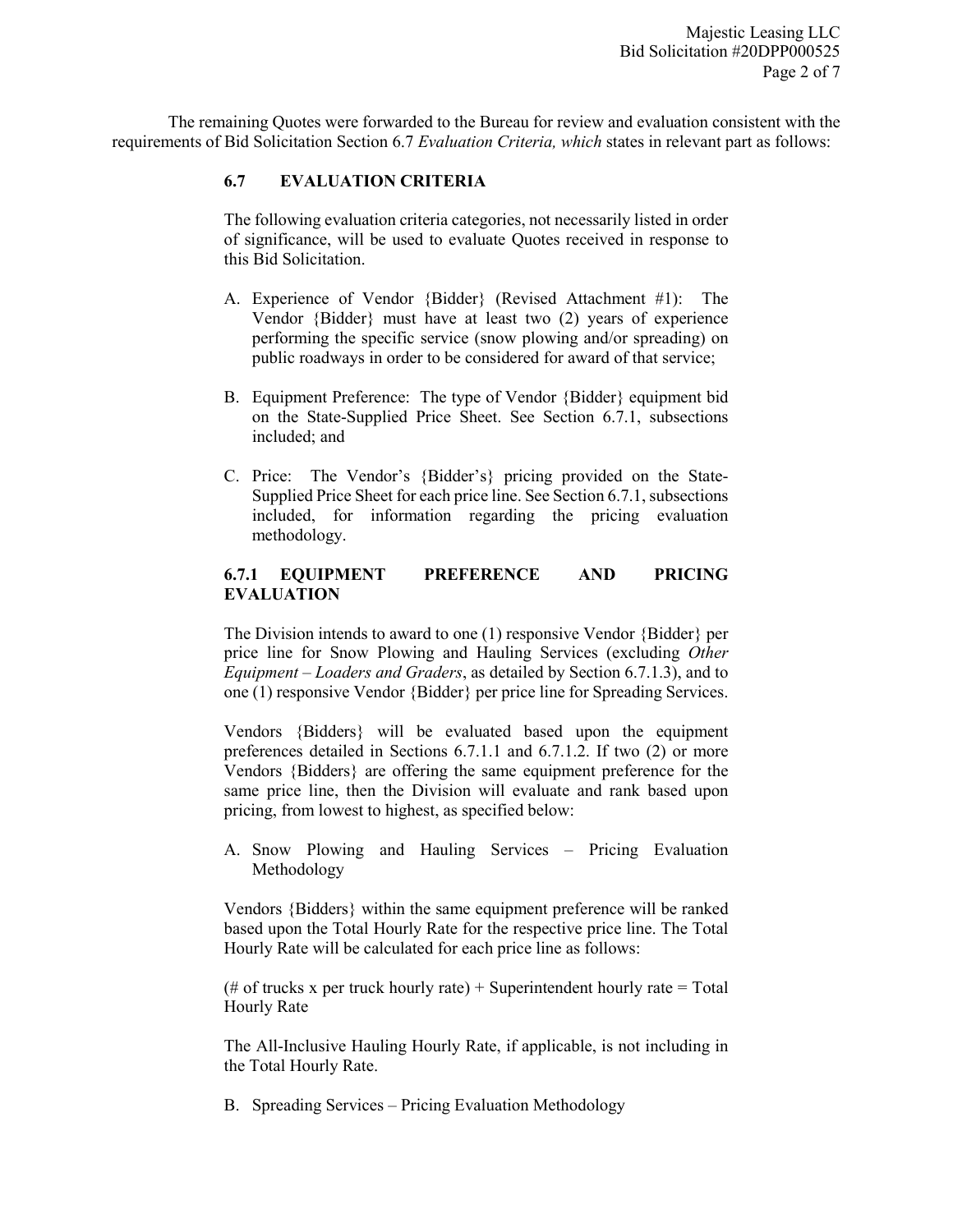Vendors {Bidders} within the same equipment preference will be ranked based upon the hourly rate Unit Price for the respective price line.

If two (2) or more Vendors {Bidders} are offering the same equipment preference and are tied on pricing based upon the above pricing evaluation methodologies (both  $A \& B$ ), then the Division will rank based upon the years of experience recorded on Revised Attachment #1, for the respective service in question.

Please refer to the examples listed below in Section 6.7.1.1 and 6.7.1.2 for more information.

#### **6.7.1.1 SNOW PLOWING AND HAULING SERVICES**

1st Preference – Vendors {Bidders} supplying all required trucks, that are all a combination of either Class A and/or Class B trucks, all with Vendor {Bidder} provided snow plows; and

 $2<sup>nd</sup>$  Preference – Vendors {Bidders} supplying all required trucks, that are all a combination of either Class A and/or Class B trucks, all without Vendor {Bidder} provided snow plows.

If a Vendor {Bidder} provides unit pricing for both the 1st Preference and  $2<sup>nd</sup>$  Preference options of a price line, only the  $2<sup>nd</sup>$  Preference pricing shall be considered and evaluated.

Refer to Bid Solicitation Section 4.4.5.2, *State-Supplied Price Sheets*, including subsections, for information regarding instructions for the State-Supplied Price Sheets.

. . .

### **6.7.1.2 SPREADING SERVICES**

 $1<sup>st</sup>$  Preference – Vendors {Bidders} supply all of the price line specific, required Class R, Q, and/or P trucks that are all Tailgate Mounted, all with an On-Board Wetting System;

 $2<sup>nd</sup>$  Preference – Vendors {Bidders} supply all of the price line specific, required Class R, Q, and/or P trucks that are all Tailgate Mounted, all without an On-Board Wetting System;

 $3<sup>rd</sup>$  Preference – Vendors {Bidders} supplying all of the price line specific, required Class R, Q and/or P trucks that are all Vbox, all with an On-Board Wetting System;

 $4<sup>th</sup>$  Preference – Vendors {Bidders} supplying all of the price line specific, required Class R, Q and/or P trucks that are all Vbox, all without an On-Board Wetting System;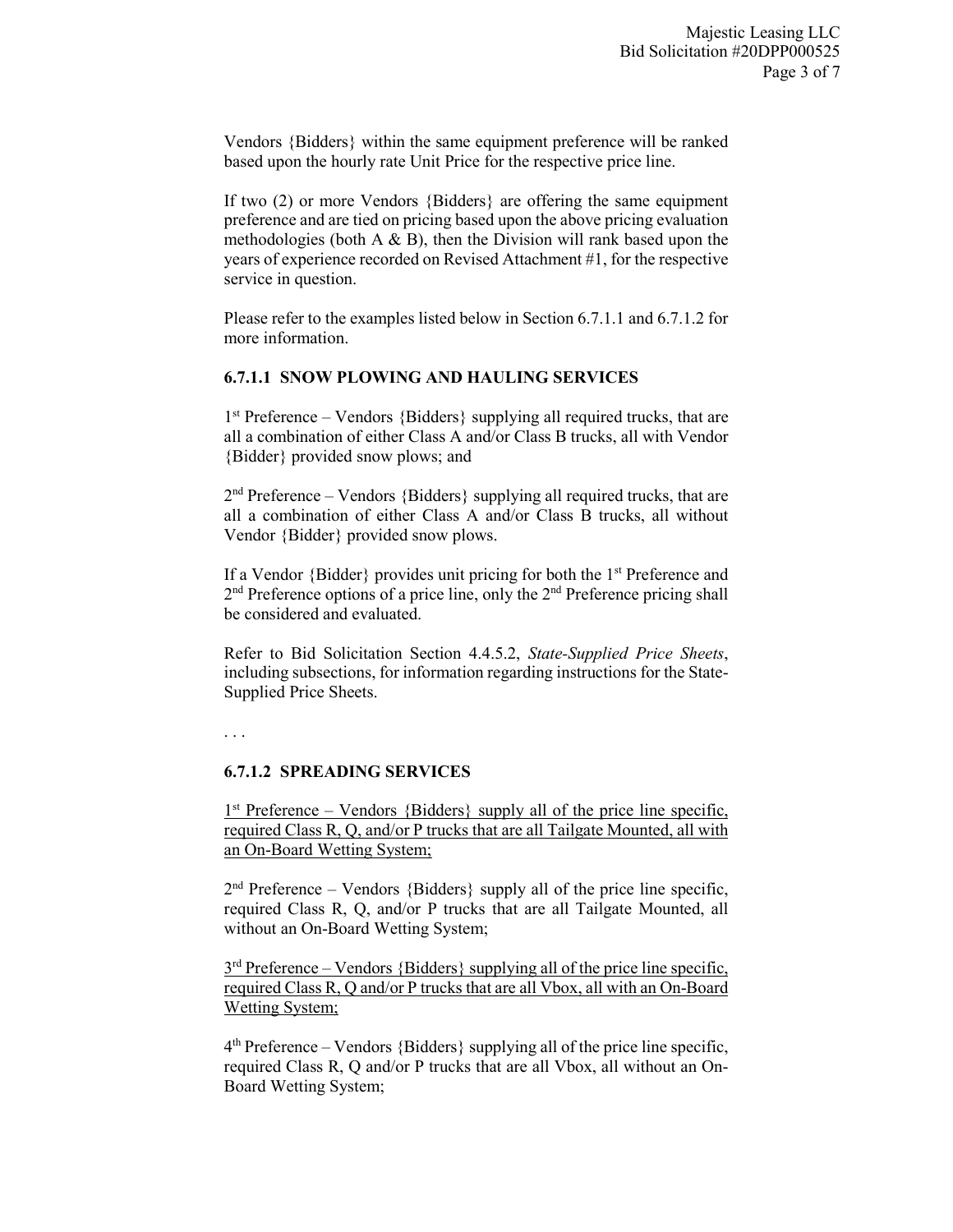$5<sup>th</sup>$  Preference – Vendors {Bidders} supplying all of the price line specific, required Class R, Q and/or P trucks that are all Midbody, all with an On-Board Wetting System; and

 $6<sup>th</sup>$  Preference – Vendors {Bidders} supplying all of the price line specific, required Class R, Q and/or P trucks that are all Midbody, all without an On-Board Wetting System.

Style of Trucks - If the Vendor {Bidder} checks and/or circles more than one (1) of the options, only the least favorable preference option shall be considered and evaluated.

On-Board Wetting System – If the Vendor {Bidder} leaves this column blank, or circles and/or checks both "Yes" and "No", the State will evaluate the Quote as if it is not providing On-Board Wetting Systems for the respective price line.

Refer to Bid Solicitation Section 4.4.5.2, *State-Supplied Price Sheets*, including subsections, for information regarding instructions for the State-Supplied Price Sheets.

[Emphasis added].

l

After the review and evaluation of all Quotes received in response to the Bid Solicitation was completed, the Bureau completed a Recommendation Report which recommended Blanket P.O. awards to those responsible Vendors {Bidders} whose Quotes, conforming to the Bid Solicitation are most advantageous to the State, price and other factors considered. On July 13, 2020, the NOI was issued advising all Vendors {Bidders} that it was the State's intent to award a Blanket P.O.s consistent with the Bureau's Recommendation Report.<sup>[1](#page-3-0)</sup>

On July 17, 2020, the Division received Majestic's protest challenging the intended Blanket P.O. awards. By way of summary, Majestic protests the award of Price Line 345 to Caner Transportation, LLC (Caner), stating "With all due respect, I want to ask you why was Majestic Leasing LLC not awarded this line? We have been running this route for years." Majestic Protest Email. To further summarize, Majestic notes its pricing and the location of its business relative to the portion of the State roads that are covered by Price Line 345. Majestic also states, "I did not have the option to explain exactly how many Tailgate mounted and V box trucks I have. Majestic Leasing LLC has 3 Tailgate mounted and 3 V box, all with on board wetting system. I understand that the Tailgate mounted has a higher preference than V box but it should be noted that 5 of these trucks including the three V box only work with the DOT." Majestic Protest Email.

In consideration of Majestic's protest, I have reviewed the record of this procurement, including the Bid Solicitation, the submitted Quotes, the relevant statutes, regulations, and case law. This review of the record has provided me with the information necessary to determine the facts of this matter and to render an informed Final Agency Decision on the merits of the protest. I set forth herein the Division's Final Agency Decision.

<span id="page-3-0"></span><sup>&</sup>lt;sup>1</sup> The list of Vendors {Bidders} who are recommended to receive a Blanket P.O. award are listed in the Bureau's July 9, 2020 Recommendation Report.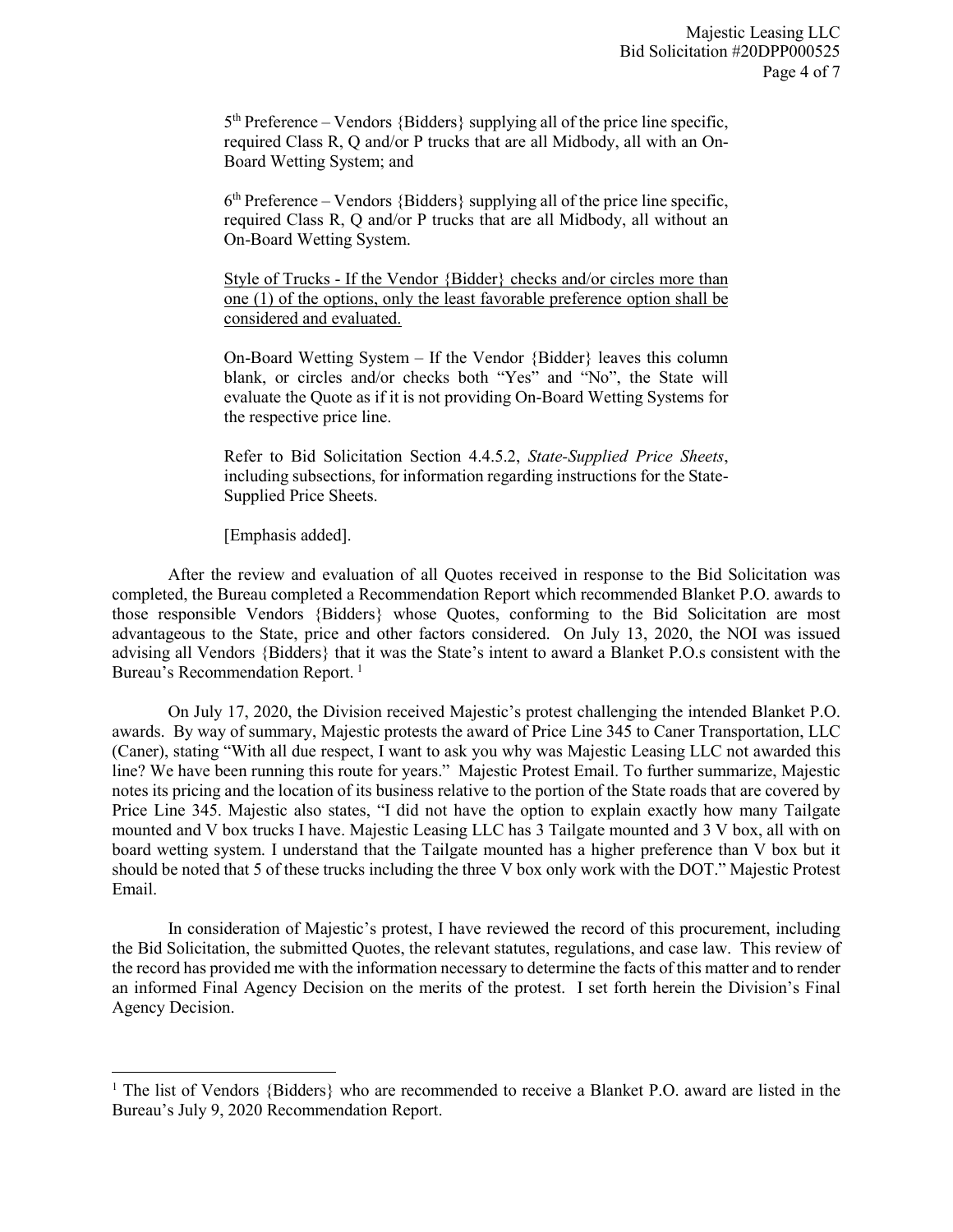The record for this procurement shows that Price Line 345 was awarded to Caner<sup>[2](#page-4-0)</sup>. As is shown below in the relevant portion of Caner's submitted State-Supplied Price Sheet – Spreading Services, Caner offered the State a "Tailgate Mounted" truck with an "Onboard Wetting System" at a Unit Price of \$294.00. As per Bid Solicitation Section 6.7.1.2 *Spreading Services*, a truck of this type was given 1<sup>st</sup> Preference status during evaluation.

|                                                                                                                                                                                                                                                                                                                                                                                                                                                                                                                                                                                                                                                                                                                                                        | $\mathfrak{H} \bullet \mathfrak{S} \bullet \mathfrak{S} \bullet \mathfrak{S}$<br>CANER T0777 State-Supplied Price Sheet - Spreading Services (2) - Excel |                                                                                             |                      |                                 |                                                      |                                                                                                                                                           |                    |  |  |
|--------------------------------------------------------------------------------------------------------------------------------------------------------------------------------------------------------------------------------------------------------------------------------------------------------------------------------------------------------------------------------------------------------------------------------------------------------------------------------------------------------------------------------------------------------------------------------------------------------------------------------------------------------------------------------------------------------------------------------------------------------|----------------------------------------------------------------------------------------------------------------------------------------------------------|---------------------------------------------------------------------------------------------|----------------------|---------------------------------|------------------------------------------------------|-----------------------------------------------------------------------------------------------------------------------------------------------------------|--------------------|--|--|
|                                                                                                                                                                                                                                                                                                                                                                                                                                                                                                                                                                                                                                                                                                                                                        |                                                                                                                                                          | Insert Page Layout Formulas Data Review View $\bigcirc$ Tell me what you want to do<br>Home |                      |                                 |                                                      |                                                                                                                                                           | Romanowski, Troy Q |  |  |
| $\sum$ AutoSum $\cdot$ $\stackrel{\frown}{\uparrow}$<br>X <sub>cut</sub><br>Fri<br>$\mathbf{A} \cdot \mathbf{A} \cdot \mathbf{A} = \mathbf{A} \cdot \mathbf{A}$ $\mathbf{A} \cdot \mathbf{A} = \mathbf{A} \cdot \mathbf{A} \cdot \mathbf{A}$<br>Arial<br>$\overline{\bigtriangledown}$ Fill $\tau$<br><b>En Copy</b> -<br>Sort & Find &<br>Insert Delete Format<br>Clear *<br>Format Painter<br>Formatting * Table * Styles *<br>Filter - Select -<br>Alignment <b>Alignment</b><br>Clipboard<br>$\overline{\mathbb{Q}}$<br>Styles<br>Font<br>Number<br>Cells<br>Editina<br>the Control of the<br>$\overline{\mathbb{F}_2}$<br>$\cdot$ $\mid$ $\cdot$ $\mid$ $\times$ $\mid$ $\cdot$ $\mid$ $\mid$ $f_{x}$ $\mid$ CREW #: 413 WEST DEPTFORD YARD<br>96 |                                                                                                                                                          |                                                                                             |                      |                                 |                                                      |                                                                                                                                                           |                    |  |  |
|                                                                                                                                                                                                                                                                                                                                                                                                                                                                                                                                                                                                                                                                                                                                                        |                                                                                                                                                          |                                                                                             |                      |                                 |                                                      |                                                                                                                                                           |                    |  |  |
|                                                                                                                                                                                                                                                                                                                                                                                                                                                                                                                                                                                                                                                                                                                                                        | $\overline{A}$                                                                                                                                           | B                                                                                           | $\epsilon$           | D                               | E.                                                   | F                                                                                                                                                         | G                  |  |  |
|                                                                                                                                                                                                                                                                                                                                                                                                                                                                                                                                                                                                                                                                                                                                                        |                                                                                                                                                          | <b>NUMBER OF TRUCKS REQUIRED:</b><br>$CLASSR-2$<br><b>PLACE OF 3</b>                        |                      |                                 | MidBody-                                             |                                                                                                                                                           |                    |  |  |
|                                                                                                                                                                                                                                                                                                                                                                                                                                                                                                                                                                                                                                                                                                                                                        | 345                                                                                                                                                      | <b>SPREADING SERVICES - D.O.T.</b>                                                          | $\blacktriangleleft$ | <b>HOURLY</b><br><b>RATE</b>    | Style of trucks that will be provided. Please circle | Circle and/or check YES or NO if you will be providing On-                                                                                                |                    |  |  |
|                                                                                                                                                                                                                                                                                                                                                                                                                                                                                                                                                                                                                                                                                                                                                        |                                                                                                                                                          | <b>REGION:CENTRAL</b>                                                                       |                      |                                 | and/or check one (1) option below.                   | Board Wetting System for all trucks.                                                                                                                      |                    |  |  |
|                                                                                                                                                                                                                                                                                                                                                                                                                                                                                                                                                                                                                                                                                                                                                        |                                                                                                                                                          | CREW #: 311 COLLEGE FARM YARD                                                               |                      |                                 | Tailgate Mountad                                     | YF <sub>1</sub> S                                                                                                                                         |                    |  |  |
|                                                                                                                                                                                                                                                                                                                                                                                                                                                                                                                                                                                                                                                                                                                                                        |                                                                                                                                                          | <b>NJ</b>                                                                                   |                      |                                 | $V$ box $\Box$<br>MidBody $\sqcap$                   | MP                                                                                                                                                        | Ŝ<br>294.00        |  |  |
|                                                                                                                                                                                                                                                                                                                                                                                                                                                                                                                                                                                                                                                                                                                                                        |                                                                                                                                                          | <b>NUMBER OF TRUCKS REQUIRED:</b><br>CLASS <sub>R</sub> -6                                  |                      |                                 |                                                      |                                                                                                                                                           |                    |  |  |
|                                                                                                                                                                                                                                                                                                                                                                                                                                                                                                                                                                                                                                                                                                                                                        |                                                                                                                                                          | <b>ISBN 7400005376VIOLES INDUCED</b><br><b>REGION:CENTRAL</b>                               |                      |                                 | and/or check one (1) option below.                   | σιγισ οι αιασκε αιαι will be provided. Flease circle - oircle anu/or check +Eo or No.II you will be providing on-<br>Board Wetting System for all trucks. |                    |  |  |
|                                                                                                                                                                                                                                                                                                                                                                                                                                                                                                                                                                                                                                                                                                                                                        | 346                                                                                                                                                      | <b>CREW#: 312 SAYREVILLE YARD</b>                                                           | $\blacktriangleleft$ | <b>HOURLY</b><br><b>RATE</b>    | <b>Tailgate Moun</b> ⊓d                              | YFS                                                                                                                                                       |                    |  |  |
|                                                                                                                                                                                                                                                                                                                                                                                                                                                                                                                                                                                                                                                                                                                                                        |                                                                                                                                                          | MELROSE AVENUE, SAYREVILLE, NJ                                                              |                      |                                 | Vbox $\Box$                                          | <b>MD</b>                                                                                                                                                 | <b>NO BID</b>      |  |  |
|                                                                                                                                                                                                                                                                                                                                                                                                                                                                                                                                                                                                                                                                                                                                                        |                                                                                                                                                          | <b>NUBMER OF TRUCKS REQUIRED:</b>                                                           |                      |                                 | MidBody $\Box$                                       |                                                                                                                                                           |                    |  |  |
|                                                                                                                                                                                                                                                                                                                                                                                                                                                                                                                                                                                                                                                                                                                                                        |                                                                                                                                                          | CLASS <sub>R-1</sub><br>CLASSQ-5                                                            |                      |                                 |                                                      |                                                                                                                                                           |                    |  |  |
|                                                                                                                                                                                                                                                                                                                                                                                                                                                                                                                                                                                                                                                                                                                                                        |                                                                                                                                                          | Sheet1 Sheet2 Sheet3 Sheet4                                                                 | Sheet5               | $\rightarrow$<br>$\mathbb{Z}^+$ |                                                      |                                                                                                                                                           |                    |  |  |
|                                                                                                                                                                                                                                                                                                                                                                                                                                                                                                                                                                                                                                                                                                                                                        |                                                                                                                                                          |                                                                                             |                      | $(+)$                           |                                                      |                                                                                                                                                           |                    |  |  |

Conversely, a review of Majestic's submitted Quote reveals that Majestic only submitted a Quote for Price Line 345 for spreading services. Majestic checked off both "Tailgate Mounted" and "Vbox" in the column titled "Style of Trucks", and "Yes" in the column titled "On-Board Wetting System." A screenshot of the relevant portion of Majestic's State-Supplied Price Sheet – Spreading Services is shown below. As per Bid Solicitation Section 6.7.1.2 *Spreading Services*, "Style of Trucks - If the Vendor {Bidder} checks and/or circles more than one (1) of the options, only the least favorable preference option shall be considered and evaluated." Accordingly, Majestic's Quote for Price Line 345 was evaluated as an offering of six (6) Class R trucks with Vbox and an On-Board Wetting systems, which would correspondingly give Majestic Quote 3rd Preference status during evaluation. Additionally, in response to the Bureau's request for a Best and Final Offer (BAFO), Majestic submitted BAFO pricing for the same style of truck and "On-Board Wetting System" for Price Line 345.

<span id="page-4-0"></span>l <sup>2</sup> See July 9, 2020 Recommendation Report, Pg. 117.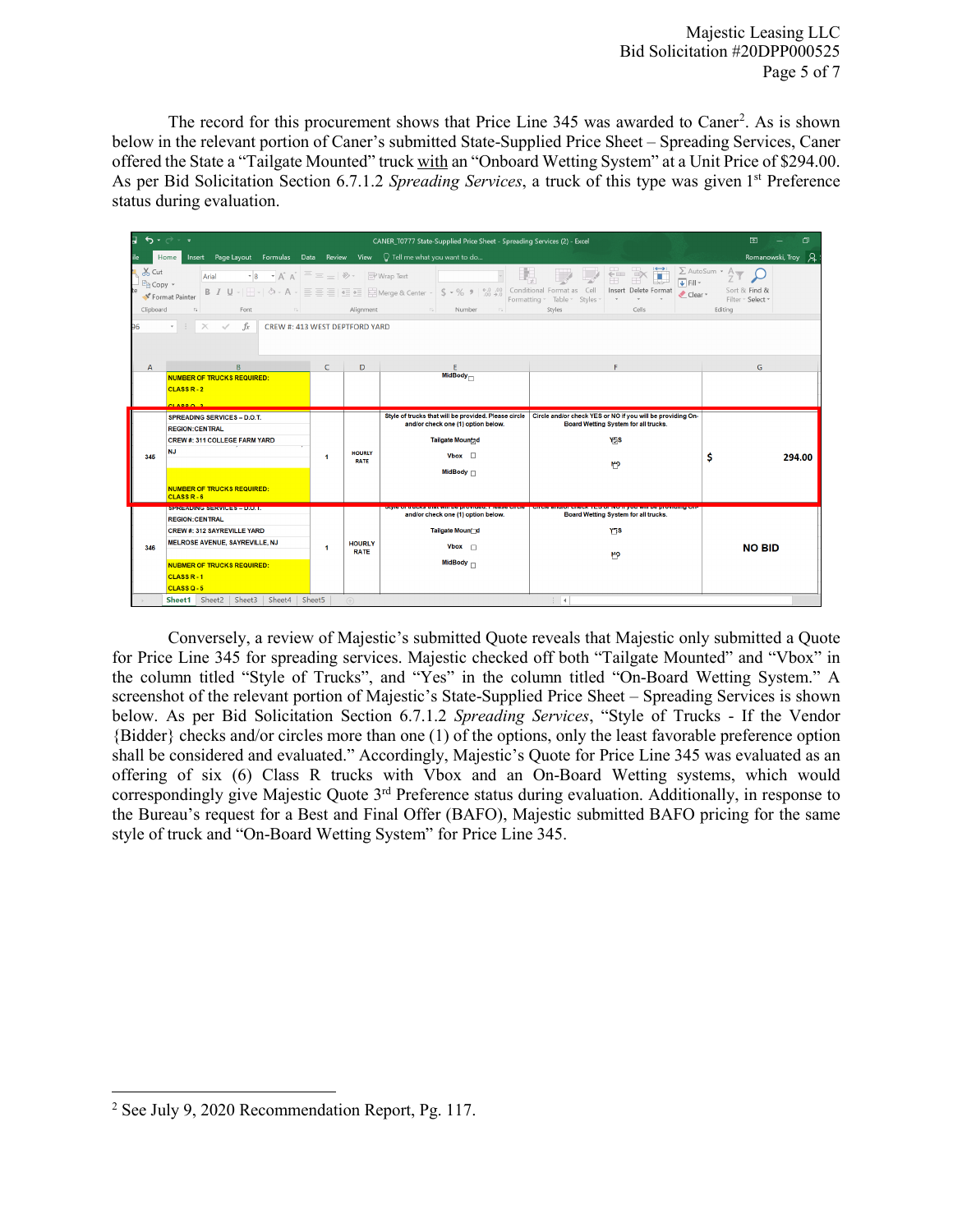| 6.7.7<br>困<br>T0777 State-Supplied Price Sheet - Spreading Services_1_1 - Excel<br>Insert Page Layout Formulas Data Review View $\bigcirc$ Tell me what you want to do<br>Romanowski, Troy<br>Home<br>$X0$ Cut<br>$\sum$ AutoSum $\star$ $\stackrel{\Delta}{\rightarrow}$<br>ij<br>Ë<br>▼ 14 → $A^*$ $A^*$ $\equiv \equiv \equiv \gg$ $\sim$ $\approx$ $\approx$ Wrap Text<br>$\Rightarrow$<br>Arial<br>$\overline{\downarrow}$ Fill $\sim$<br>En Copy +<br><b>B</b> $I \cup \cdot  \cdot $ $\rightarrow$ $\land \cdot$ A $\cdot  \equiv \equiv \equiv  \cdot \equiv \cdot $ $\Box$ Merge & Center $\cdot  $ $\Diamond \cdot \%$ $\rightarrow  $ $\stackrel{6.0}{\ldots}$ $\stackrel{0.0}{\ldots}$ Conditional Format as Cell<br>Insert Delete Format<br>Sort & Find &<br>Clear *<br>Format Painter<br>Formatting * Table * Styles *<br>Filter - Select + |                                                                                                                                                                                                                                                                                                                                                                                              |                      |                              |                                                                                                                                                                                                      |                                                                                                                                                                                        |        |  |  |  |  |
|-----------------------------------------------------------------------------------------------------------------------------------------------------------------------------------------------------------------------------------------------------------------------------------------------------------------------------------------------------------------------------------------------------------------------------------------------------------------------------------------------------------------------------------------------------------------------------------------------------------------------------------------------------------------------------------------------------------------------------------------------------------------------------------------------------------------------------------------------------------|----------------------------------------------------------------------------------------------------------------------------------------------------------------------------------------------------------------------------------------------------------------------------------------------------------------------------------------------------------------------------------------------|----------------------|------------------------------|------------------------------------------------------------------------------------------------------------------------------------------------------------------------------------------------------|----------------------------------------------------------------------------------------------------------------------------------------------------------------------------------------|--------|--|--|--|--|
| 92                                                                                                                                                                                                                                                                                                                                                                                                                                                                                                                                                                                                                                                                                                                                                                                                                                                        | <b>Example 2018 Alignment</b> Alignment <b>Contract Contract Contract Contract Contract Contract Contract Contract Contract Contract Contract Contract Contract Contract Contract Contract Contract Contract Contract Contract Cont</b><br>Clipboard<br>Styles<br>$\overline{\mathbb{F}_2}$ .<br>Font<br>Number<br>Cells<br>Editing<br>$\overline{12}$<br>$\cdot$ : $\times$ $\checkmark$ fx |                      |                              |                                                                                                                                                                                                      |                                                                                                                                                                                        |        |  |  |  |  |
| $\mathsf{A}$                                                                                                                                                                                                                                                                                                                                                                                                                                                                                                                                                                                                                                                                                                                                                                                                                                              | B                                                                                                                                                                                                                                                                                                                                                                                            | C                    | D                            | F.                                                                                                                                                                                                   | F                                                                                                                                                                                      | G      |  |  |  |  |
|                                                                                                                                                                                                                                                                                                                                                                                                                                                                                                                                                                                                                                                                                                                                                                                                                                                           | $CLASSR-2$<br>0.00003                                                                                                                                                                                                                                                                                                                                                                        |                      |                              |                                                                                                                                                                                                      |                                                                                                                                                                                        |        |  |  |  |  |
| 345                                                                                                                                                                                                                                                                                                                                                                                                                                                                                                                                                                                                                                                                                                                                                                                                                                                       | <b>SPREADING SERVICES - D.O.T.</b><br><b>REGION:CENTRAL</b><br><b>CREW#: 311 COLLEGE FARM YARD</b><br><b>NJ</b><br><b>NUMBER OF TRUCKS REQUIRED:</b><br>CLASS <sub>R-6</sub>                                                                                                                                                                                                                 | $\blacktriangleleft$ | <b>HOURLY</b><br><b>RATE</b> | Style of trucks that will be provided. Please circle<br>and/or check one (1) option below.<br><b>Tailgate Mounted</b><br>$\overline{v}$<br>$\overline{v}$<br><b>Vbox</b><br><b>MidBody</b><br>$\Box$ | Circle and/or check YES or NO if you will be providing On-<br>Board Wetting System for all trucks.<br>YES<br><b>NO</b><br>$\Box$                                                       | 180.00 |  |  |  |  |
| 346                                                                                                                                                                                                                                                                                                                                                                                                                                                                                                                                                                                                                                                                                                                                                                                                                                                       | SPREADING SERVICES = DIO.T.<br><b>REGION:CENTRAL</b><br><b>CREW #: 312 SAYREVILLE YARD</b><br>MELROSE AVENUE, SAYREVILLE, NJ<br><b>NUBMER OF TRUCKS REQUIRED:</b><br>CLASS <sub>R-1</sub><br>$CLASSO-5$                                                                                                                                                                                      | 1                    | <b>HOURLY</b><br><b>RATE</b> | and/or check one (1) option below.<br>Tailgate Mounted n<br><b>Vbox</b><br>$\Box$<br><b>MidBody</b><br>$\Box$                                                                                        | Style of trucks that will be provided. Please circle in Circle and/or check TES of NOTPyou will be providing On-<br>Board Wetting System for all trucks.<br>YES<br><b>NO</b><br>$\Box$ |        |  |  |  |  |
|                                                                                                                                                                                                                                                                                                                                                                                                                                                                                                                                                                                                                                                                                                                                                                                                                                                           | <b>SPREADING SERVICES - D.O.T.</b>                                                                                                                                                                                                                                                                                                                                                           |                      |                              | Style of trucks that will be provided. Please circle<br>andler shook one (4) onlian holess                                                                                                           | Circle and/or check YES or NO if you will be providing On-<br>Donal Walling Custom for all frustes                                                                                     |        |  |  |  |  |

As is clearly written in Bid Solicitation Section 6.7.1 *Equipment Preference And Pricing Evaluation[3](#page-5-0)* , "Vendors {Bidders} will be evaluated based upon the equipment preferences detailed in Sections 6.7.1.1. and 6.7.1.2." Accordingly, Caner's Quote for Price Line 345 was given preference over Majestic's Quote for that Price Line. While Majestic submitted a lower Quote price for this price line than that submitted by Caner, the style of truck and wetting system combination offered by Caner were preferable to those offered by Majestic. In fact Majestic's own protest email acknowledges that it only has three "Tailgate Mounted" trucks with "On-Board Wetting Systems" as opposed to the six trucks of this type that would be required of a Bidder, at time of Quote opening, in order to be given 1st Preference for this Price Line during Quote evaluation. Thus, Caner was the proper recipient of the award recommendation for Price Line 345 for this Bid Solicitation.

Based upon the foregoing, I find no reason to disturb the Bureau's recommendation for award. Accordingly, I sustain the July 13, 2020 Notice of Intent to Award. This is an unfortunate situation for the State as the Division encourages competition and appreciates the time and effort put forth in preparing and submitting the Quote.

Thank you for your company's continuing interest in doing business with the State of New Jersey and for registering your business with *NJSTART* at [www.njstart.gov.](http://www.njstart.gov/) I encourage you to log into *NJSTART* to select any and all commodity codes for procurements you may be interested in submitting a Quote for so that you may receive notification of future bidding opportunities. "Please monitor the New Jersey Department of Transportation's website and the Division's *NJSTART* eProcurement website for future bidding opportunities for these services." This is my final agency decision with respect to the protest submitted by Majestic.

Sincerely,

l

Maurice A. Griffin Acting Director

<span id="page-5-0"></span><sup>3</sup> These instructions were also clearly written in Bid Solicitation Section 4.4.5.2.2 *Spreading Services Price Sheet Instructions*.